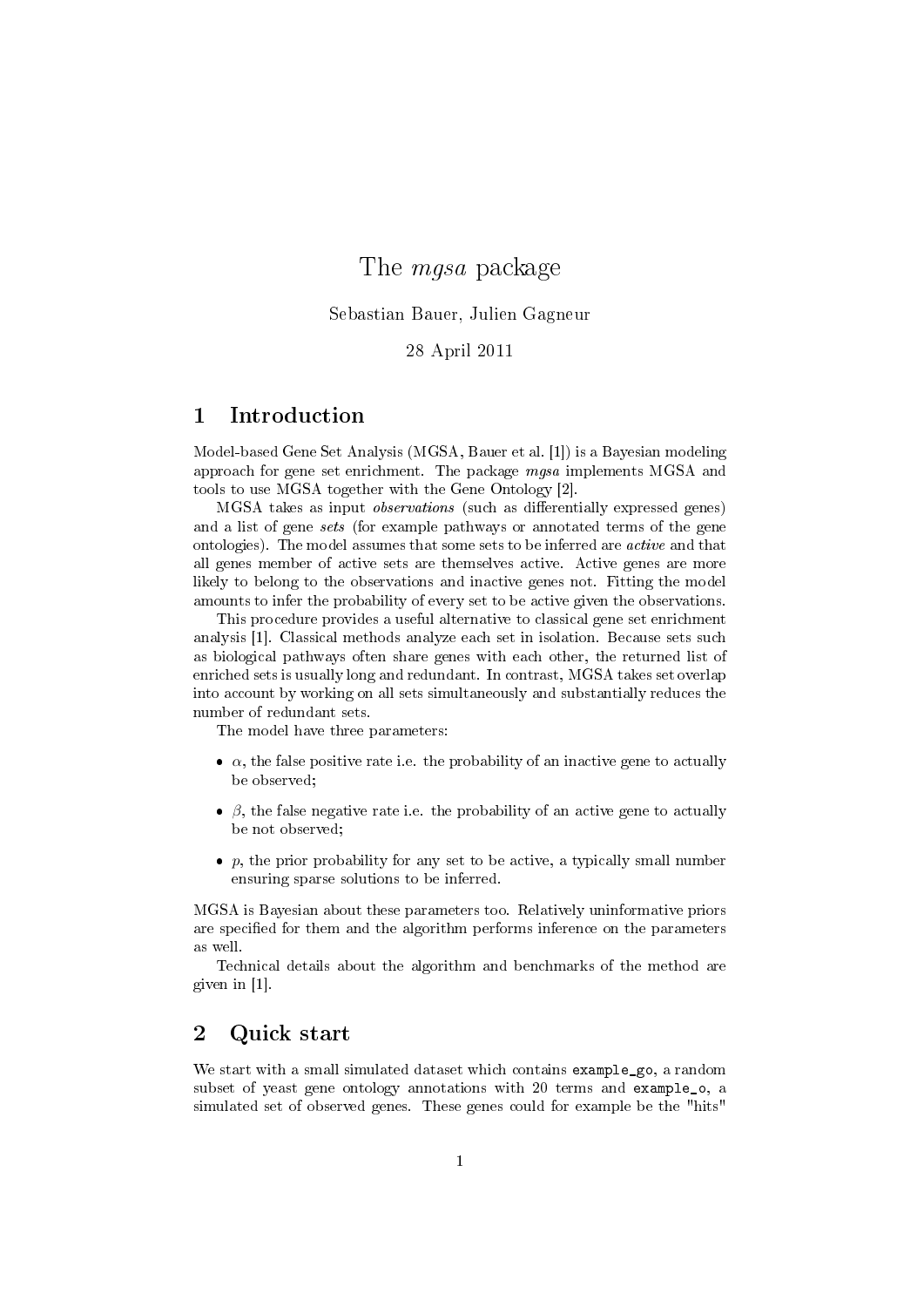of some screen or a set of differentially expressed genes. In the simulation, the terms GO:0006109 and GO:0030663 were active, implying that genes annotated to these terms were more likely to be observed positives than other genes.

```
> library(mgsa)
> data("example")
> example_go
```
Object of class MgsaSets 10 sets over 158 unique items.

Set annotations:

term definition GO:0046292 formaldehyde metabolic process The chemical reactions and pat... GO:0006109 regulation of carbohydrate met... Any process that modulates the... GO:0008113 peptide-methionine-(S)-S-oxide... Catalysis of the reactions: pe... GO:0016849 phosphorus-oxygen lyase activi... Catalysis of the cleavage of a... GO:0046527 glucosyltransferase activity Catalysis of the transfer of a... ... and 5 other sets.

Item annotations:

```
name
SFA1 Bifunctional enzyme containing...
YJL068C Non-essential intracellular es...
ADR1 Carbon source-responsive zinc-...
CAT8 Zinc cluster transcriptional a...
FYV10 Protein of unknown function, r...
... and 153 other items.
```
> example\_o

| $\lceil 1 \rceil$ "SFA1"  | " ADR.1 " | "CAT8"  | "FYV10" | "GCR1"  | "GCR2"   | "GIDZ"   |
|---------------------------|-----------|---------|---------|---------|----------|----------|
| [8] "HAP2"                | "HAP3"    | "HAP4"  | "HAP5"  | "PCL10" | "PCL6"   | "PCLZ"   |
| $[15]$ "PCL8"             | "PFK26"   | "PFK27" | "PHO85" | "PTG1"  | "PIG2"   | " REG1 " |
| $\lceil 22 \rceil$ "SIP4" | "SNF1"    | "SNF4"  | "TYF7"  | "URC8"  | "IJRP14" | "VID28"  |
| [29] "YLR345W"            | "GSC2"    | "CCT5"  | "CPR6"  | "CPR7"  | "HSC82"  | "PET100" |
| [36] "TIM9"               | "COP1"    | "GL03"  | "RET2"  | "RET3"  | "SEC21"  | "SEC26"  |
| [43] "SEC27"              |           |         |         |         |          |          |

The method mgsa fits the MGSA model. It returns a MgsaMcmcResults object whose print method displays the most likely active terms. On this example, mgsa correctly reports largest posterior probabilities for the terms GO:0006109 and GO:0030663. The call to set.seed(), which sets the seed of the random number generator, simply ensures the example of this vignette to be reproducible. It is not required for mgsa() to work.

 $>$  set. seed(0) > fit = mgsa(example\_o, example\_go) > fit Object of class MgsaMcmcResults 158 unique elements in population.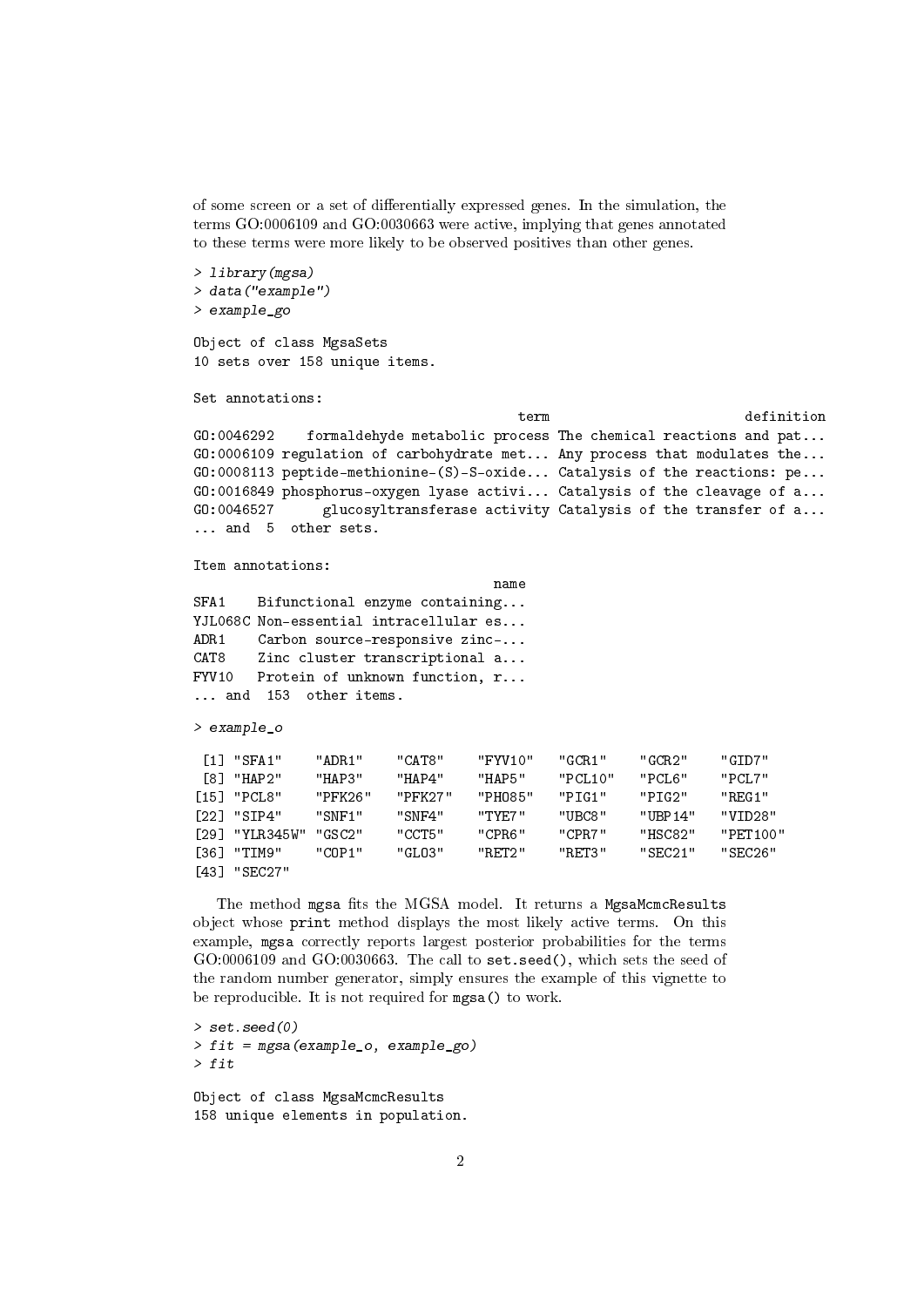43 unique elements both in study set and in population.

|            | Posterior on set activity (decreasing order): |          |        |    |                                                                            |
|------------|-----------------------------------------------|----------|--------|----|----------------------------------------------------------------------------|
|            | inPopulation inStudySet estimate std.error    |          |        |    |                                                                            |
| GO:0006109 | 34                                            | 28       | 1.0000 | ΝA |                                                                            |
| G0:0030663 | 8                                             |          | 1,0000 | NA |                                                                            |
| G0:0046292 | 2                                             |          | 0.3886 | NA |                                                                            |
| GO:0016849 | 1                                             | $\Omega$ | 0.0562 | NA |                                                                            |
| GO:0005093 |                                               | $\Omega$ | 0.0558 | NA |                                                                            |
|            |                                               |          | term   |    | definition                                                                 |
|            |                                               |          |        |    | GO:0006109 regulation of carbohydrate met Any process that modulates the   |
| GO:0030663 |                                               |          |        |    | COPI coated vesicle membrane The lipid bilayer surrounding                 |
| GO:0046292 |                                               |          |        |    | formaldehyde metabolic process The chemical reactions and pat              |
|            |                                               |          |        |    | $G0:0016849$ phosphorus-oxygen lyase activi Catalysis of the cleavage of a |
|            |                                               |          |        |    | G0:0005093 Rab GDP-dissociation inhibitor Prevents the dissociation of G   |

The method plot provides a graphical visualization of the fit.

> plot(fit)





Finally, inference results, i.e., the set activities, can be extracted with the accessor function setsResults(). The data frame returned by the function can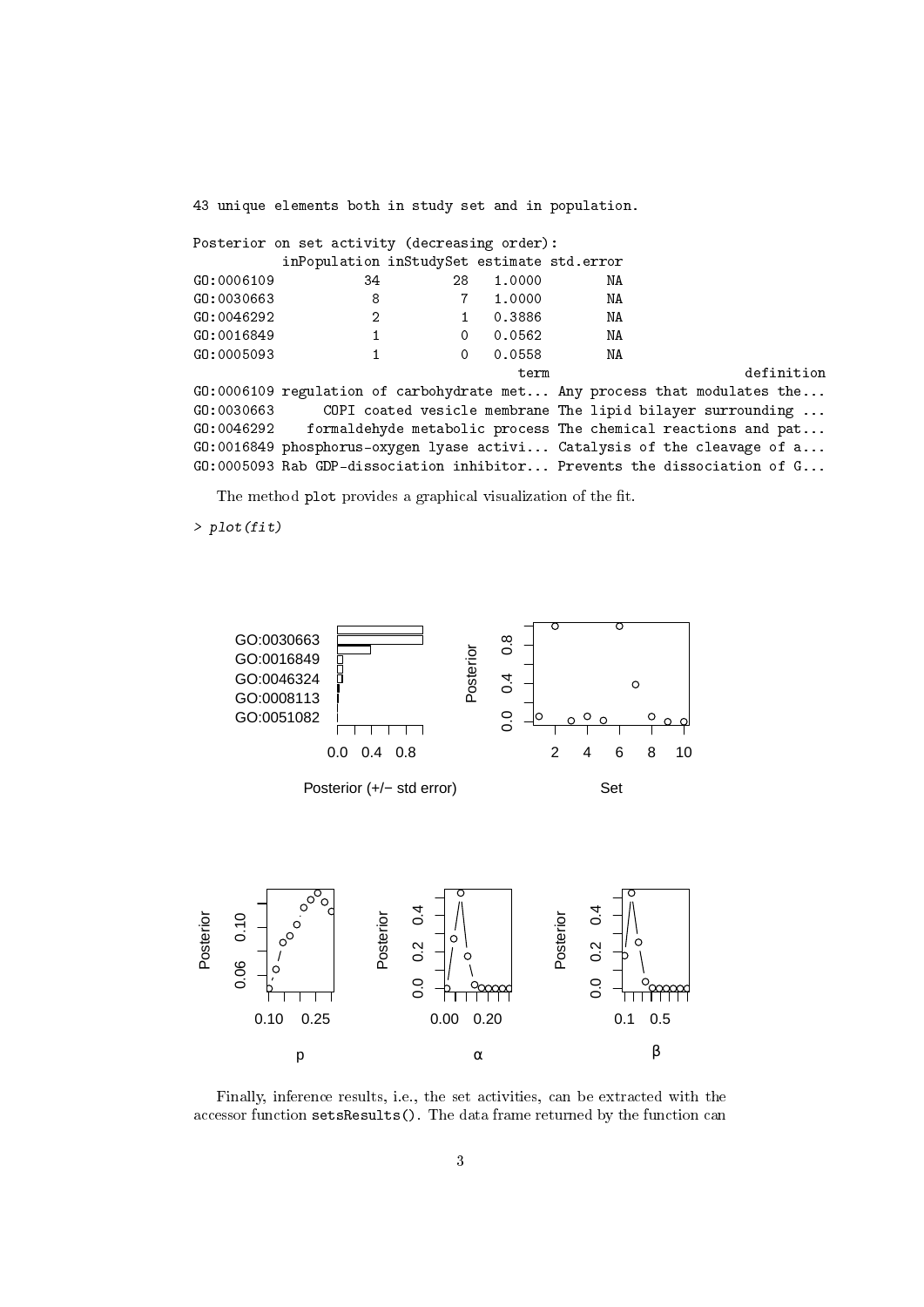be sorted or filtered with  $R$ 's standard data frame operations. The following code extract the set results into a data frame named res and filter for those with posterior probability estimate greater than 0.5.

```
> res = setsResults(fit)
> subset(res, estimate > 0.5)
        inPopulation inStudySet estimate std.error
GO:0006109 34 28 1 NA
GO:0030663 8 7 1 NA
                                      term
GO:0006109 regulation of carbohydrate metabolic process
GO:0030663 COPI coated vesicle membrane
```
GO:0006109 Any process that modulates the frequency, rate or extent of the chemical reacti GO:0030663 The lipid bilayer surrounding a COPI-coated vesicle.

#### 3 Using the Gene Ontology

The Gene Ontology [2] (GO) provides structured annotations to genes. Genes with the same annotation belong to the same gene set. MGSA can be run on these gene sets. GO annotation files for the studied organism can be downloaded from the GO web page: http://www.geneontology.org.

The function readGAF creates an MgsaGoSets object, a particular MgsaSets, from such a gene annotation file. Note that readGAF requires the package GO.db and RSQLite to be installed.

For illustration purposes, a simplified GO annotation file with only three yeast genes is provided:

```
> readGAF(
+ system.file(
                + "example_files/gene_association_head.sgd",
               package="mgsa"
+ )
+ )
Object of class MgsaGoSets
121 sets over 3 unique items.
Set annotations:
                                   term definition
GO:0000295 adenine nucleotide transmembra... Enables the transfer of adenin...
GO:0000313 organellar ribosome A ribosome contained within a ...
GO:0000314 organellar small ribosomal sub... The smaller of the two subunit...
GO:0000315 organellar large ribosomal sub... The larger of the two subunits...
GO:0003674 molecular_function A molecular process that can b...
... and 116 other sets.
Item annotations:
           symbol name
```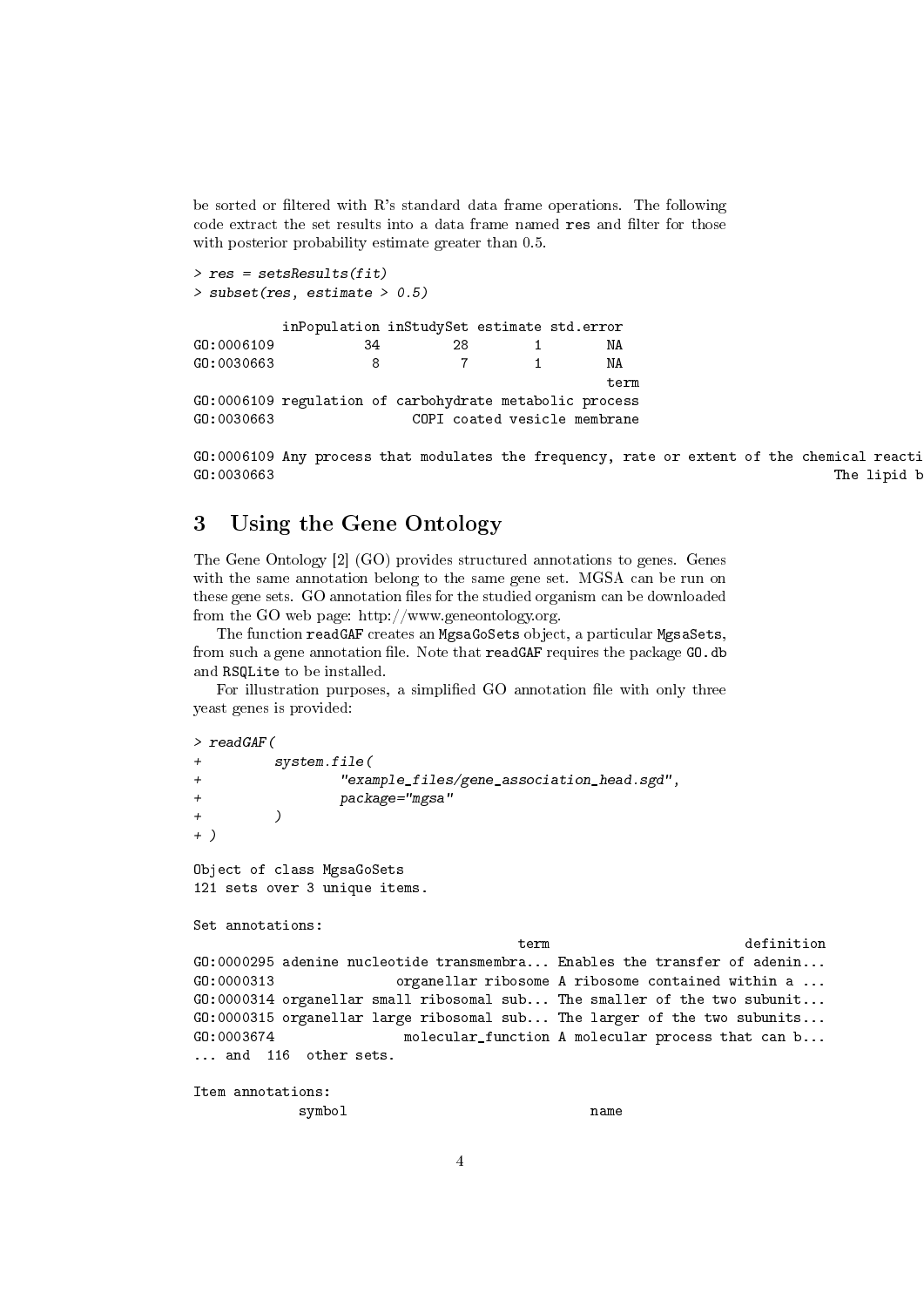```
S000004660 AAC1 Mitochondrial inner membrane A...
S000007287 15S_RRNA Ribosomal RNA of the small mit...
S000007288 21S_RRNA Mitochondrial 21S rRNA
```
#### 4 Using custom gene sets

MGSA is not restricted to Gene Ontology and can be applied to any gene sets. The method mgsa can directly be called on such gene sets provided as list as in the example below.

```
> mgsa( c("A", "B"), list(set1=LETTERS[1:3], set2=LETTERS[2:5]) )
Object of class MgsaMcmcResults
5 unique elements in population.
2 unique elements both in study set and in population.
Posterior on set activity (decreasing order):
    inPopulation inStudySet estimate std.error
set1 3 2 0.6290 NA<br>set2 4 1 0.1496 NA
set2 4 1 0.1496 NA
```
Internally, the method mgsa indexes all elements of the sets before fitting the model. In case mgsa must be run on several observations with the same gene sets, computations can be speeded up by performing this indexing once for all. This can be achieved by building a MgsaSets.

```
> myset = new( "MgsaSets", sets=list(set1=LETTERS[1:3], set2=LETTERS[2:5]) )
> mgsa(c("A", "B"), myset)
```
Object of class MgsaMcmcResults 5 unique elements in population. 2 unique elements both in study set and in population.

|                 |    |  | Posterior on set activity (decreasing order): |                                            |
|-----------------|----|--|-----------------------------------------------|--------------------------------------------|
|                 |    |  |                                               | inPopulation inStudySet estimate std.error |
| set1            | -3 |  | 2 0.5354                                      | ΝA                                         |
| $\mathtt{set2}$ |    |  | 0.0932                                        | ΝA                                         |

> mgsa(c("B", "C"), myset)

```
Object of class MgsaMcmcResults
5 unique elements in population.
2 unique elements both in study set and in population.
```

|       |   |  | Posterior on set activity (decreasing order): |                                            |  |
|-------|---|--|-----------------------------------------------|--------------------------------------------|--|
|       |   |  |                                               | inPopulation inStudySet estimate std.error |  |
| set1  | 3 |  | 2 0.4454                                      | ΝA                                         |  |
| set2. | 4 |  | 2 0.2360                                      | ΝA                                         |  |